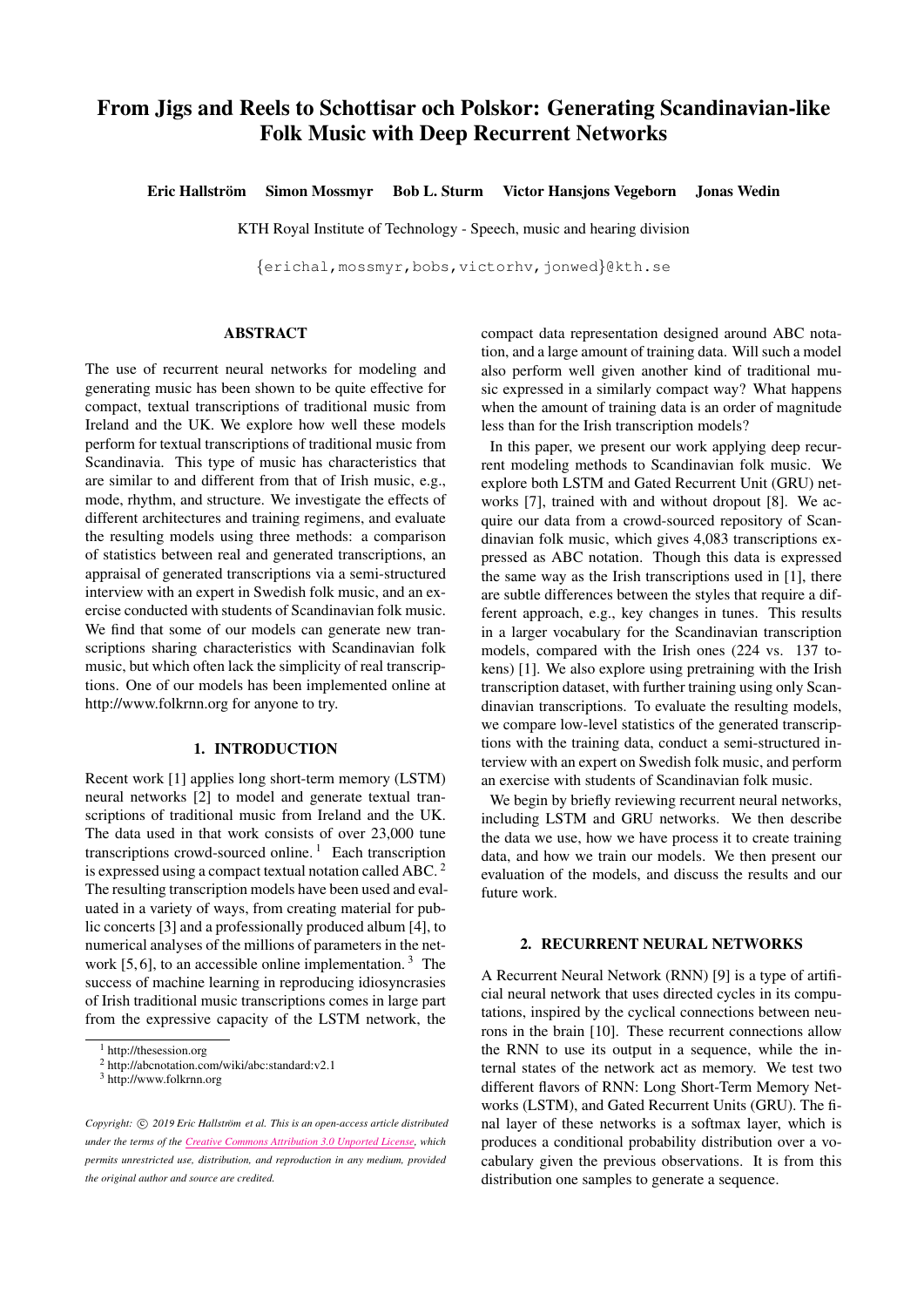#### 2.1 Long Short-Term Memory (LSTM)

The LSTM is an RNN architecture designed to overcome problems in training conventional RNNs [\[2\]](#page-7-0). Each LSTM layer is defined by four "gates" transforming an input  $x_t$  at time step t and a previous state  $h_{t-1}$  as follows [\[11\]](#page-7-9):

$$
\dot{\mathbf{i}}_t = \sigma \left( \mathbf{W}_i \mathbf{x}_t + \mathbf{U}_i \mathbf{h}_{t-1} + \mathbf{b}_i \right) \tag{1}
$$

$$
f_t = \sigma \left( W_f x_t + U_f h_{t-1} + b_f \right) \tag{2}
$$

$$
o_t = \sigma \left( W_o x_t + U_o h_{t-1} + b_o \right) \tag{3}
$$

$$
\boldsymbol{c}_{t}=\boldsymbol{i}_{t}\odot\mathrm{tanh}\left(\boldsymbol{W}_{u}\boldsymbol{x}_{t}+\boldsymbol{U}_{u}\boldsymbol{h}_{t-1}+\boldsymbol{b}_{u}\right)
$$

$$
+ f_t \odot c_{t-1} \tag{4}
$$

where  $\sigma()$  denotes the element-wise logistic sigmoid function, and  $\odot$  denotes the element-wise multiplication operator. The LSTM layer updates its hidden state by

$$
\boldsymbol{h}_t = \boldsymbol{o}_t \odot \tanh(\boldsymbol{c}_t). \tag{5}
$$

The hidden state of an LSTM layer is the input to the next deeper layer.

#### 2.2 Gated Recurrent Unit (GRU)

A GRU layer is similar to that of the LSTM, but each layer uses only two gates and so is much simpler to compute [\[7\]](#page-7-5). Each GRU layer transforms an input  $x_t$  and a previous state  $h_{t-1}$  as follows:

$$
r_t = \sigma(W_r x_t + U_r h_{t-1} + b_r)
$$
 (6)

$$
z_t = \sigma(W_z x_t + U_z h_{t-1} + b_z). \tag{7}
$$

The GRU layer updates its state by

$$
h_t = (1 - z_t) \odot \tanh(W_h x_t + U_h (r_t \odot h_{t-1}))
$$
  
+  $z_t \odot h_{t-1}$ . (8)

Compared with the LSTM, each GRU layer has fewer parameters.

#### 3. MODELING SCANDINAVIAN FOLK MUSIC

# 3.1 Data

FOLKWIKI<sup>[4](#page-1-0)</sup> is a wiki-style site dedicated to Scandinavian folk music that allows users to submit tune transcriptions to a growing database, each expressed using ABC notation. We collect transcriptions from FOLKWIKI by using a web scraper,<sup>[5](#page-1-1)</sup> recursively gathering them using the "key" category. [6](#page-1-2) This produces 4083 unique transcriptions. An example transcription is shown in the following:

```
%%abc-charset utf-8
X:1
T:Visa
T:ur Svenska Folkmelodier
  utgivna av C.E. Södling
B:http://www.smus.se/...(Edited by authors)
O:Småland
```

```
6 http://www.folkwiki.se/Tonarter/Tonarter
```

```
N:Se även +
M:3/4
L:1/8
R:Visa
Z:Nils L
K:Am
EE A2 cc | ee B2 d2 | cB (Ac) BA | ˆG2 E4 ::
w:ung-er-sven med ett hur-tigt mod han
 sving-ar sig * u-ti la-get
EE A2 B2 | cd e2 d2 | cB Ac BˆG | A2 A4 :|
w:fem-ton al-nar grö-na band det bär han
  u-ti sin skjort-kra-ge
```
We process these transcriptions in the following way:

- 1. Remove all comments and and non-musical data
- 2. If the tune has multiple voices, separate them as if they are individual tunes
- 3. Parse the head of the tune and keep the length (L:), meter (M:), and key fields (K:)
- 4. Parse the body of the tune
- 5. Clean up and substitute a few resulting tokens to keep similarity over the data set (i.e "K:DMajor" is substituted by "K:DMaj" etc.)

We keep all the following tokens in the tunes body:

- Changes in key  $(K:),$  meter  $(M:)$  or note length  $(L:)$
- Any note as described in the ABC-Standard (e.g., e, =a or any valid note)
- Duplets (2, triplets (3, quadruplets (4, etc.
- Note length (Any integer after a note  $=a$  4)
- Rest sign  $(z)$
- Bars and repeat bars  $(:| |:)$
- Grouping of simultaneous notes ([ and ])

After processing, the transcription above appears as:

 $[I:1/8]$ [M:3/4] [K:AMin] E E A 2 c c | e e B 2 d 2 | c B A c B A | ˆG 2 E 4 :| |: E E A 2 B 2 | c d e 2 d 2 | c B A c B ˆG | A 2 A 4 :|

Each symbol separated by a space corresponds to one token in the model vocabulary. Notice that almost all metadata fields are removed, as well as lyrics. Reprise bars such as :: or : |: have been substituted by : | |: to minimize the vocabulary size so the models become less complex. The output produced by our text processing is a file with all transcriptions separated by a newline. We do not keep any transcriptions with fewer than 50 tokens or more than 1000 tokens. We also do not attempt to correct human errors in transcription (e.g., miscounted bars). The resulting dataset is available in a repository.<sup>[7](#page-1-3)</sup> The parser we created to do the above is available at the project repository. [8](#page-1-4) The total number of unique tokens in the Folkwiki dataset is 155.

<span id="page-1-0"></span><sup>4</sup> <http://www.folkwiki.se>

<span id="page-1-1"></span><sup>5</sup> [http://www.scrapy.org](https://scrapy.org/)

<span id="page-1-3"></span><sup>7</sup> [https://github.com/victorwegeborn/folk-rnn/tree/master/data/9](https://github.com/victorwegeborn/folk-rnn/tree/master/data/9_nov) nov

<span id="page-1-4"></span><sup>8</sup> <http://www.github.com/ztime/polska>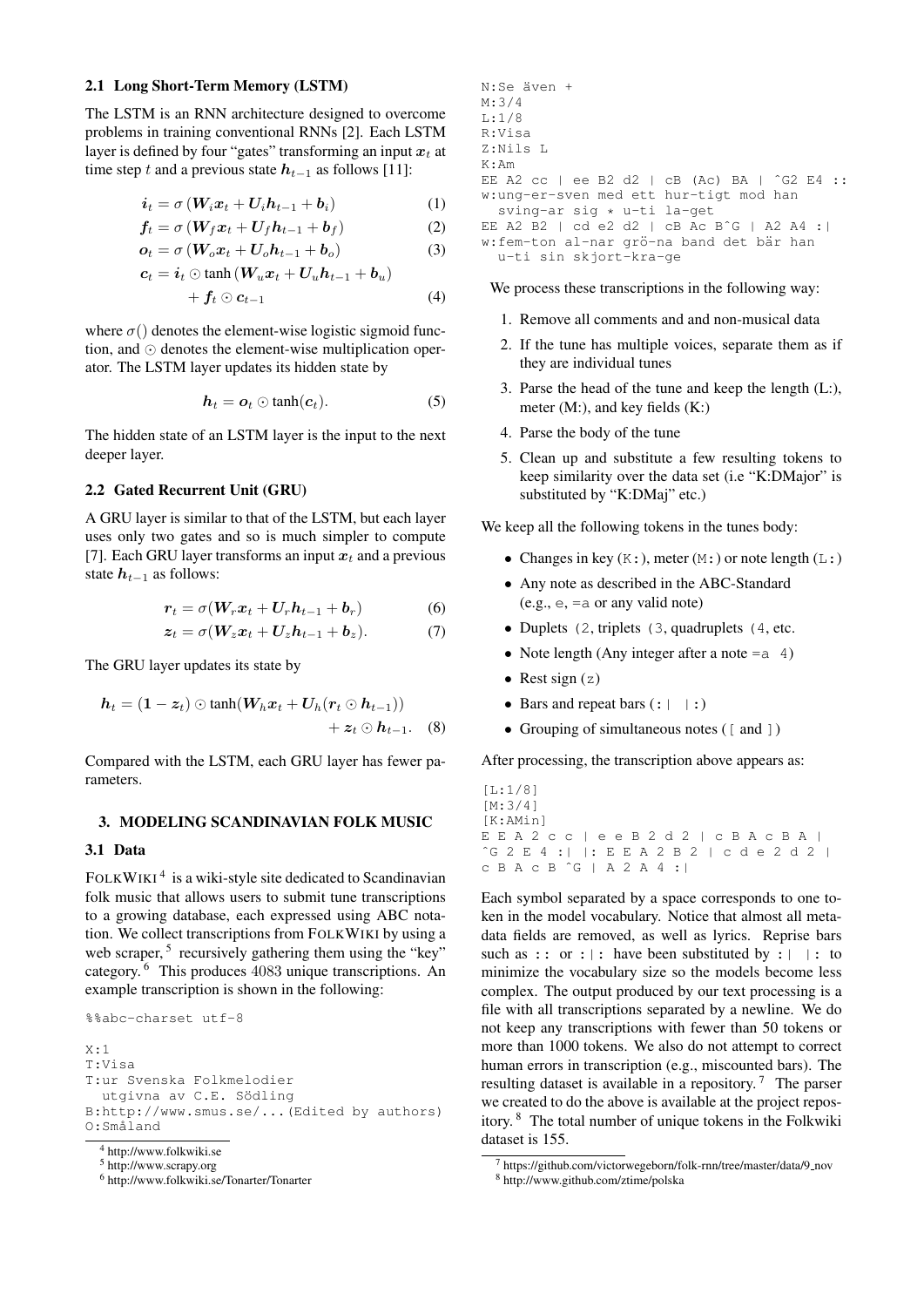### 3.2 Pretraining models

The training of deep models typically begins with a random initialization of its weights, but it can also begin with weights found from previous training. In the latter sense, one can think of it as making the network first aware of syntactical relationships in the domain in which it is working, and then tuning the network on a subset to specialize it. We experiment with training models first using the concatenation of the FolkWiki dataset with the Irish transcription dataset that we process in the same way,  $9$  and then tuning the model with just the FolkWiki dataset.

#### 3.3 Dropout

A danger with machine learning in general is the tendency to overfit to training data. One method to prevent overfitting of a network is to use a mechanism called dropout [\[8\]](#page-7-6). Dropout works by masking the output of a layer in the network with a random distributed binary vector during training. The dropout probability  $p_i$  is the parameter of the model that decides what output of the layer is propagated. When we use dropout, we set  $p_i = 0.5$ .

# 3.4 Model architecture and training

We use two different neural networks based on the LSTM and GRU units, with three different variations:

- LSTM with 50% dropout trained on FolkWiki  $(L_{50}^F)$
- GRU with 50% dropout trained on FolkWiki  $(G_{50}^F)$
- LSTM with 50% dropout pretrained on FolkWiki and TheSession, then only FolkWiki  $(L_{50}^{S+F})$
- GRU with 50% dropout pretrained on FolkWiki and TheSession, then only FolkWiki  $(G_{50}^{S+F})$
- LSTM without dropout pretrained on FolkWiki and The Session, then only Folk Wiki  $(L^{S+F})$
- GRU without dropout pretrained on FolkWiki and The Session, then only FolkWiki  $(G^{S+F})$

Because of the number of unique tokens for a model depends on its training data, we adjusted the number of hidden units in layers to be about 4 times the vocabulary size [\[6\]](#page-7-4). We trained two models on only FolkWiki using 600 hidden nodes in each layer, whilst the models trained on both session-data and FolkWiki used 800 hidden nodes (the vocabulary size of the concatenation of the two datasets is 224). During the pretraining phase we use a batch size of 64, and for the final training we use a batch size of 32. We use a learning rate  $\eta = 0.003$  with a decay of 0.97 after every 20 epochs (the same as used in [\[1\]](#page-6-0)). All models have gradient clipping set to 5.

Figure [1](#page-2-1) shows the mean transcription validation negative log-likelihood loss for each model. We train all models for 40 epochs on FolkWiki. The pretraining of the LSTM model on the FolkWiki and TheSession data is done for 50 epochs, but the pretraining of the GRU model on FolkWiki and TheSession data is done for 20 epochs.

<span id="page-2-1"></span>

Figure 1. The mean transcription validation loss for the LSTM models (top) and the GRU models (bottom) when training on the FolkWiki dataset.

#### 4. EVALUATION

We now evaluate the six different models we have trained. We use three different approaches to evaluation. First, we compare the descriptive statistics of the generated and real transcriptions. Second, we select output generated by the models for evaluation by an expert on Swedish traditional music. Finally, we perform an exercise with students of Scandinavian folk music.

### 4.1 Statistical analysis

We have each model generate 4000 transcriptions at random, and then look at how these compare with the 4083 transcriptions in the training dataset. Figure [2](#page-3-0) compares FolkWiki with the transcriptions generated by  $L_{50}^F$  and  $G_{50}^F$ in terms of occurrences of keys, meter and number of tokens. We see a strong bias of  $G_{50}^F$  towards generating the D minor token, and away from the D major token, while  $L_{50}^F$  has a slight bias towards generating the tokens of D minor and G major, and away from D major. When it comes to the meter tokens,  $L_{50}^{F}$  appears to be in agreement with FolkWiki, while  $G_{50}^F$  is biased to most often produce 3/4. When it comes to the lengths of the transcriptions,  $L_{50}^F$ generates slightly shorter transcriptions than those in Folk-Wiki, while  $G_{50}^F$  generates transcriptions that are longer.

Figure [3](#page-3-1) compares FolkWiki with the transcriptions generated by  $L_{50}^{S+F}$  and  $G_{50}^{S+F}$ . We see  $L_{50}^{S+F}$  is biased toward producing the D minor token and away from the D major and A minor tokens, while  $G_{50}^{S+F}$  too often generates the A major, D minor and G major tokens. As with the meters, these models either favor the 3/4 or the 4/4 tokens. In terms of number of tokens in the transcriptions,  $G_{50}^{S+F}$  generates longer ones than  $L_{50}^{S+F}$ , but both tend to produce longer transcriptions than in the FolkWiki dataset.

### 4.2 Semi-structured interview with Swedish expert

In order to learn about some defining characteristics of Swedish folk music, and to gauge the plausibility of material generated by our models, we interviewed Olof Misgeld, a lecturer in Music Theory and lecturer of folk violin

<span id="page-2-0"></span><sup>&</sup>lt;sup>9</sup> See footnote 7.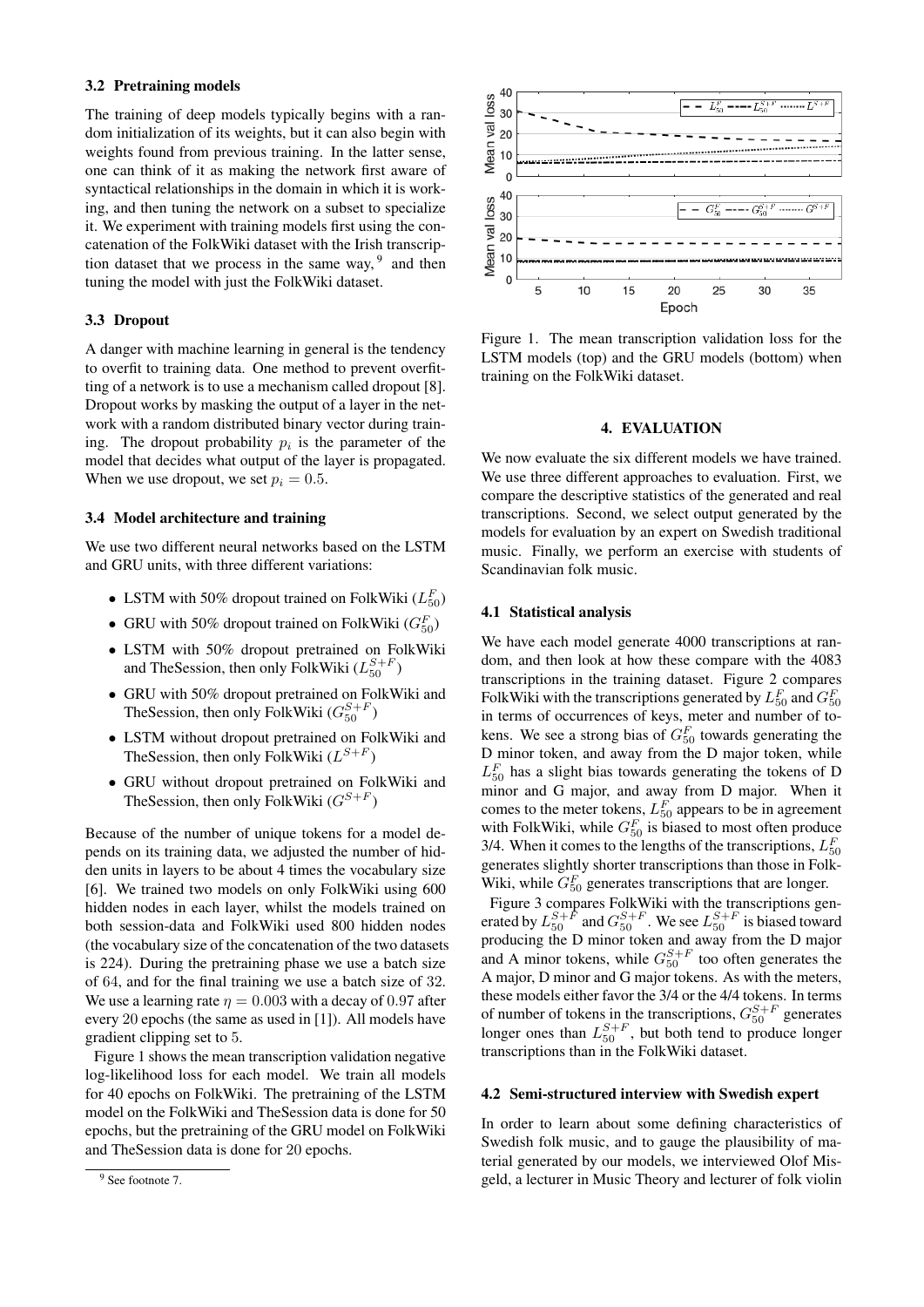<span id="page-3-0"></span>

Figure 2. Comparison between FolkWiki and the  $L_{50}^F$  and  $G_{50}^F$  models. Percent of transcriptions in terms of keys (top), meters (middle), and number of tokens (bottom).

at the Royal College of Music (KMH) in Stockholm, Sweden. We told Misgeld about our research and why we were interested in interviewing him.

In preparation for the interview we created three different collections of transcriptions, each containing 500: 400 transcriptions generated by a model, and 100 real transcriptions from FolkWiki, randomly selected and ordered. The generated transcriptions of one collection come from  $L_{50}^{S+F}$  because its statistics most closely resemble the training data. In the second collection we chose to use transcriptions generated by  $L^{S+F}$  to see if not using dropout affects quality. Finally, for the third collection we chose transcriptions generated by  $G_{50}^F$  because its statistics look the most poor with respect to FolkWiki.

Misgeld first assessed collection  $L_{50}^{S+F}$ . We described the transcriptions "computer generated", without mentioning that some of them were from FolkWiki. We asked him to freely browse through the collection and provide observations. After a few observations we asked him to find a transcription that is really good (in your opinion) and describe why, and to find a transcription that is really poor (in your opinion) and describe why, After more observations we told him that some of the transcriptions are from the training data (real tunes), and asked if he can locate them. We performed the same procedure with the other two collections. After this, we asked Misgeld to freely compare the three collections.

Misgeld identified distinct styles in the transcriptions generated by  $L_{50}^{F+S}$ . Some comments include "maybe Släng-

<span id="page-3-1"></span>

Figure 3. Comparison between FolkWiki and the  $L_{50}^{S+F}$  and  $G_{50}^{S+F}$  models. Percent of transcriptions in terms of keys (top), meters (middle), and number of tokens (bottom).

polska because of the 16th notes", "like triplet Polska, very occupied with G". When asked to find an example of a really good and a really bad transcription, both choices come from the generated material. Two of these are shown in Figs. [4](#page-4-0) and [5.](#page-4-1)

For transcriptions generated by  $L^{F+S}$ , Misgeld comments that many generated tunes are "strange", in one form or another, e.g., "strange jump", "strange note", "strange [in general]", and "strange rhythm". At the same time he felt transcriptions by this model were the most convincing. Our later analysis of the transcriptions generated by this model reveals it to be plagiarizing, which could explain Misgeld's observation.

For the collection generated by  $G_{50}^F$ , Misgeld notes the transcriptions seem longer and more varied in structure. While he only gave specific comments on four transcriptions, two of which were generated, he notes that the generated transcriptions contain unusual chromaticism, no closure in rhythm, too many notes in a bar, and strange rhythmic patterns.

When asked for observations about all three models, and about the exercise, Misgeld said that "it's interesting, ...it makes you curious how these models work.", "The generated tunes appear to have too many ideas", "no strong motif", "not enough repetition and variation", and "funny endings". He later explained that traditional tunes often have simple and clear ideas, which assists the oral transmission of the tradition.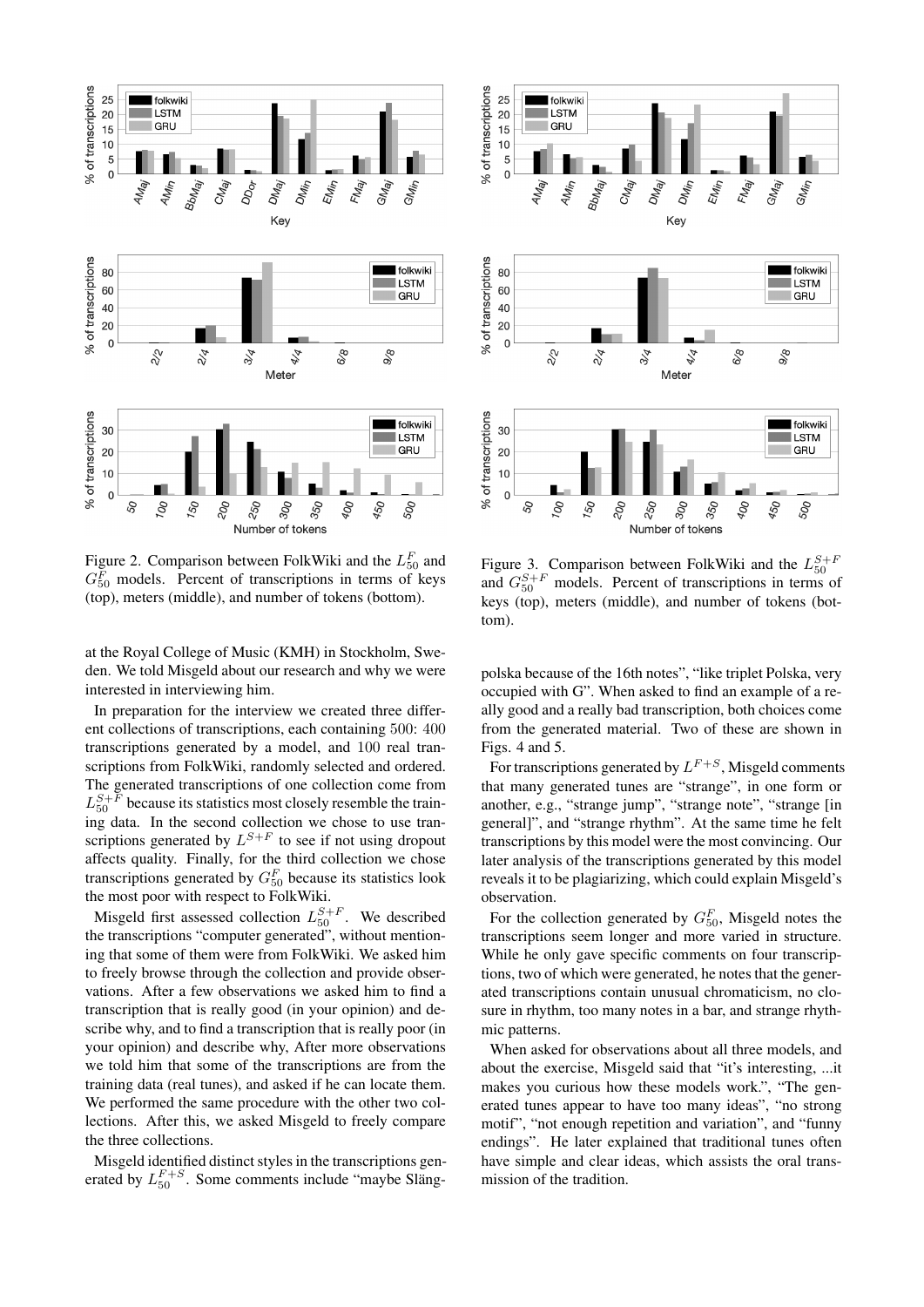

<span id="page-4-0"></span>Figure 4. A tune generated by  $L_{50}^{S+F}$  for which the expert commented, "Seems real, natural ending, repeated with a 4+6 structure".



<span id="page-4-1"></span>Figure 5. A tune generated by  $L_{50}^{S+F}$  for which the expert commented, "Fragmented, unexpected. Not real."

# 4.3 Exercise with folk music students

One of the authors (Sturm) was invited to give a workshop about AI and music to interested students of a folk music school in Bollnäs, Sweden. During one hour of the workshop, two groups of students were given different transcriptions and told to label each one as real or fake. Among the ten transcriptions given to each group, six were randomly generated by  $L_{50}^{S+F}$ , and four were randomly selected from the FolkWiki dataset. Points were awarded to each group based on the following: 2 points for each real transcription identified as real; 1 point for each fake transcription identified as fake; -1 point for each real transcription misidentified as fake; and -2 points for each fake transcription misidentified as real. The musicians were told they could also play the melodies as part of the evaluation.

One group decided to label everything as fake, and so received a total of 2 points. The other group was more deliberate, identified all real transcriptions as real, but misidentified three fake transcriptions as real, and so received a total of 5 points. Figure [6](#page-5-0) shows the three transcriptions misidentified as real, which also illustrate some of the idiosyncrasies and weaknesses of the model. Transcription A has a pickup to the first bar which is not accounted for, but such a thing also occurs in the training data. That transcription A is so short added to the uncertainty of the students, as well as the lack of strong relationship between the two parts. Transcription B has a similar weak connection between the parts, but the first part is persuasive. The students noticed the second part becomes somewhat stuck on E minor, but they felt it could be due to someone trying to be clever. The students felt transcription C could be fake, but also felt the relationship between its two parts was good.

Figure [7](#page-6-1) shows the three fake transcriptions the students identified correctly. The students noted nothing was especially wrong in these transcriptions. They called transcription E 'quirky', but noted the ending of both parts does not make sense. They also noted that the second part of transcription F feels stuck.

### 5. DISCUSSION

By comparing some of the descriptive statistics of collections of transcriptions, real and generated, we can see that the models have learned some aspects of the transcriptions of Scandinavian music. We find that the LSTM models provide a better fit to the data than GRU models, with the latter creating on average longer transcriptions. Our semistructured interview with an expert of Swedish folk music shows many more details about the success and failure of our models. The expert identified several characteristics of the generated transcriptions, e.g., that they seem to be unfocused, to have too many ideas, but that some can be quite plausible. Transcriptions produced by the LSTM model trained without dropout were the most convincing, but this is likely due to the fact that the model was plagiarizing large amounts of the training data. The expert also noted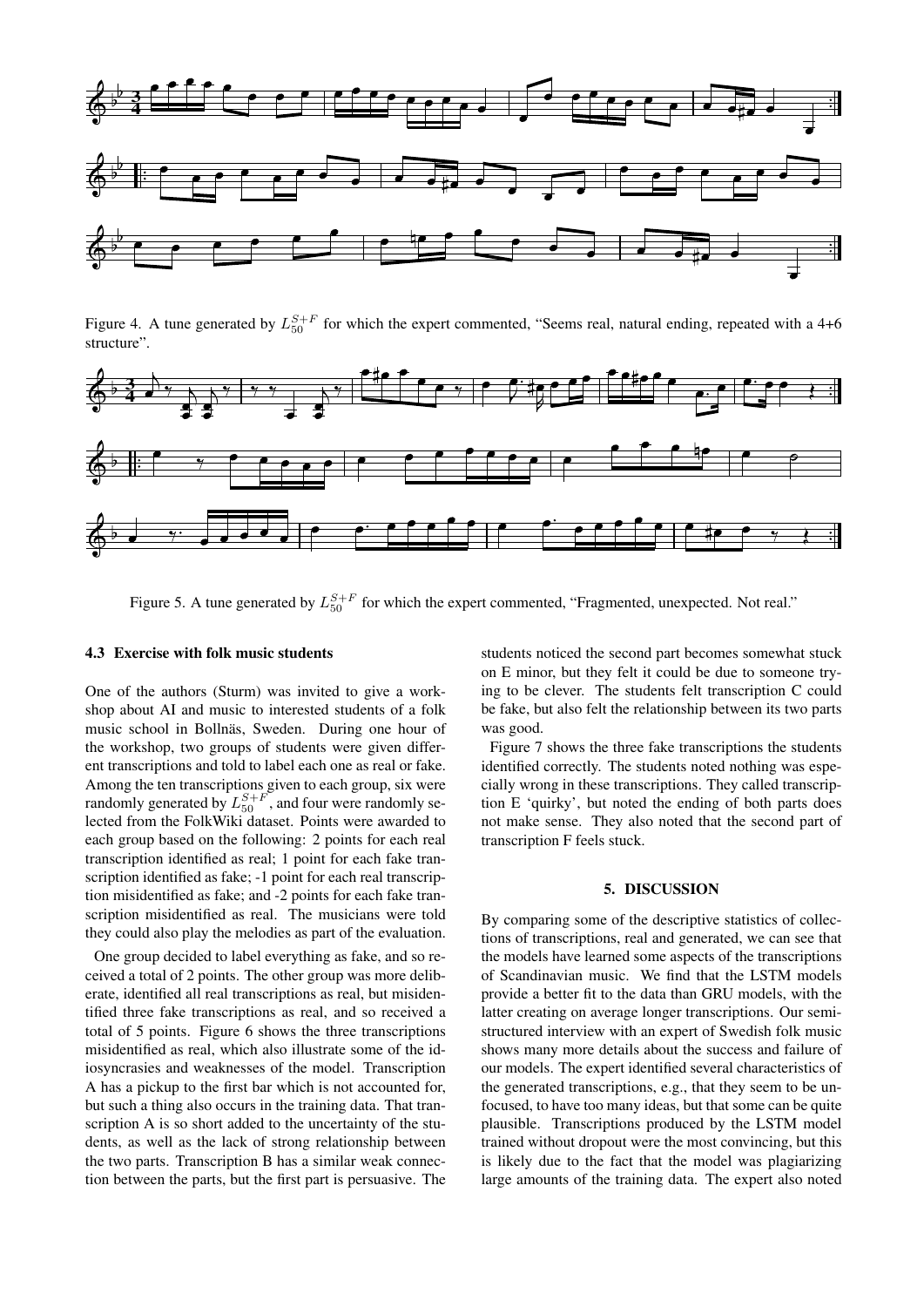

<span id="page-5-0"></span>Figure 6. Three transcriptions generated by  $L_{50}^{S+F}$  that students assessed as being real.

that the transcriptions generated by the GRU model were more modern and "adventurous" than the others, but not as plausible. Conducting an exercise with students of Scandinavian folk music provided other observations about the transcriptions, and how one may think about a melody being good or not. One observation was that some of the generated transcriptions do not end on the tonic. This could be due to the fact that in creating our dataset we separated multivoice transcriptions into multiple single-voice transcriptions, In such a case, the harmonizing voice becomes a melody which often ends on the third.

### 6. CONCLUSIONS

We have shown that deep recurrent networks can generate music transcriptions that share characteristics with those of Scandinavian folk music. Even though our dataset is about one-sixth the size of the dataset used to train previous models of Irish traditional music [\[1\]](#page-6-0), we have shown that the two datasets can be combined to pretrain a network, and then fine tune the network on the smaller Scandinavian music dataset to generate convincing transcriptions.

### Acknowledgments

Google LLC through the *Google Cloud Education Grant*; for providing us with credits to be used on their Google Cloud platform; Olof Misgeld, Lecturer in Music Theory with specialization in Swedish folk music, and Director of Studies, at the Institute for Folk Music at the Royal College of Music (KMH), Stockholm, Sweden; Bollnäs Folkhögskola and Esbjörn Wettermark.

### Author contribution

This work started from a data science project course at the Royal Institute of Technology in Stockholm, Sweden (Bob Sturm supervising). Apart from the joint effort in writing this paper the fine grained details of contributions from the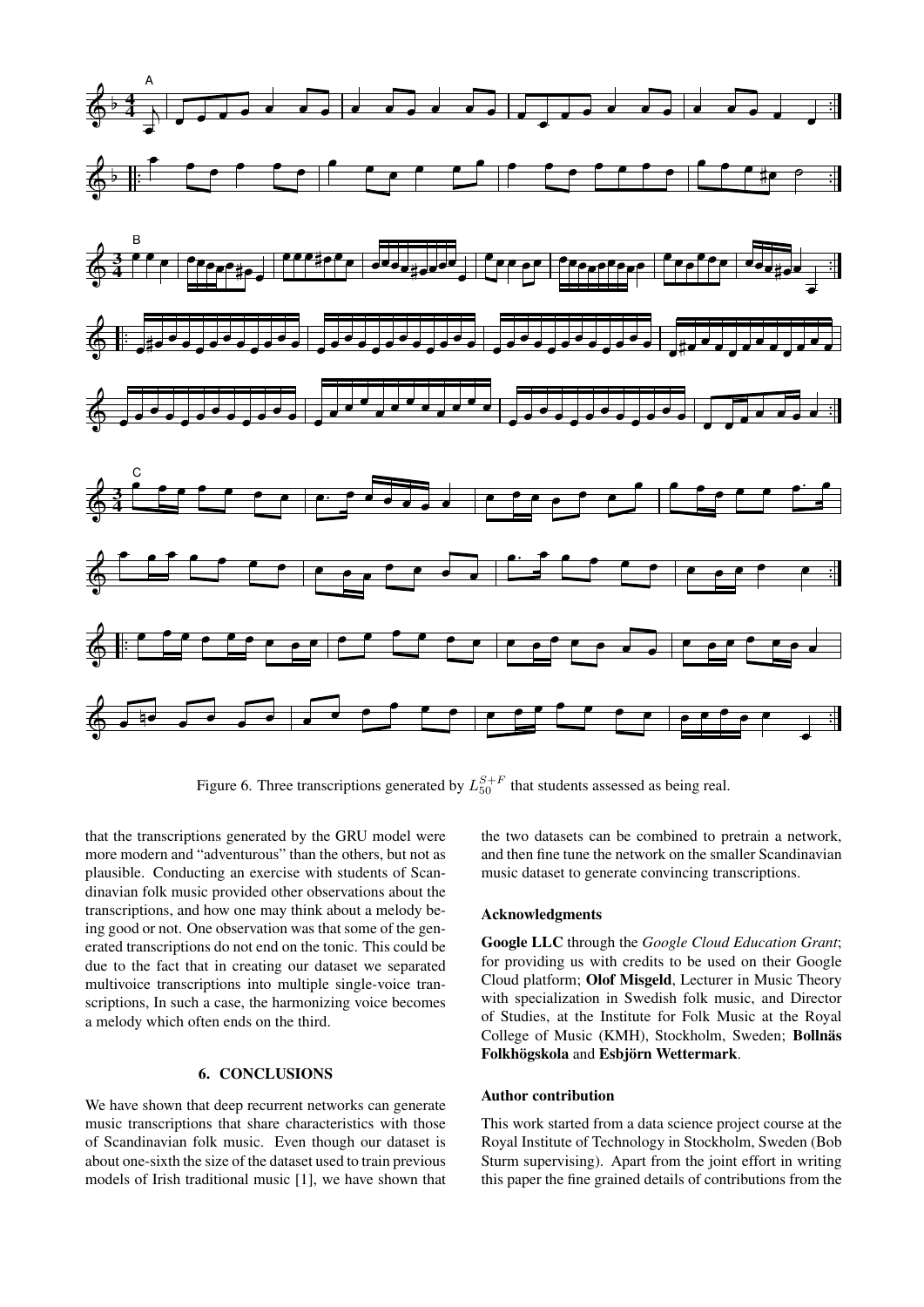

<span id="page-6-1"></span>Figure 7. Three tunes generated by  $L_{50}^{S+F}$  that students assessed as being not real.

authors are the following; Eric Hallström managed the dependencies for Folk RNN, Simon Mossmyr modified the existing code base to use GRU layers instead of LSTM layers, Victor Hansjons Vegeborn assisted with the parser code and created code used for analysis and Jonas Wedin created the parser and scraper code.

# 7. REFERENCES

<span id="page-6-0"></span>[1] B. L. Sturm, J. F. Santos, O. Ben-Tal, and I. Korshunova, "Music transcription modelling and composition using deep learning," in *Proc. Conf. Computer Simulation of Musical Creativity*, Huddersfield, UK, 2016.